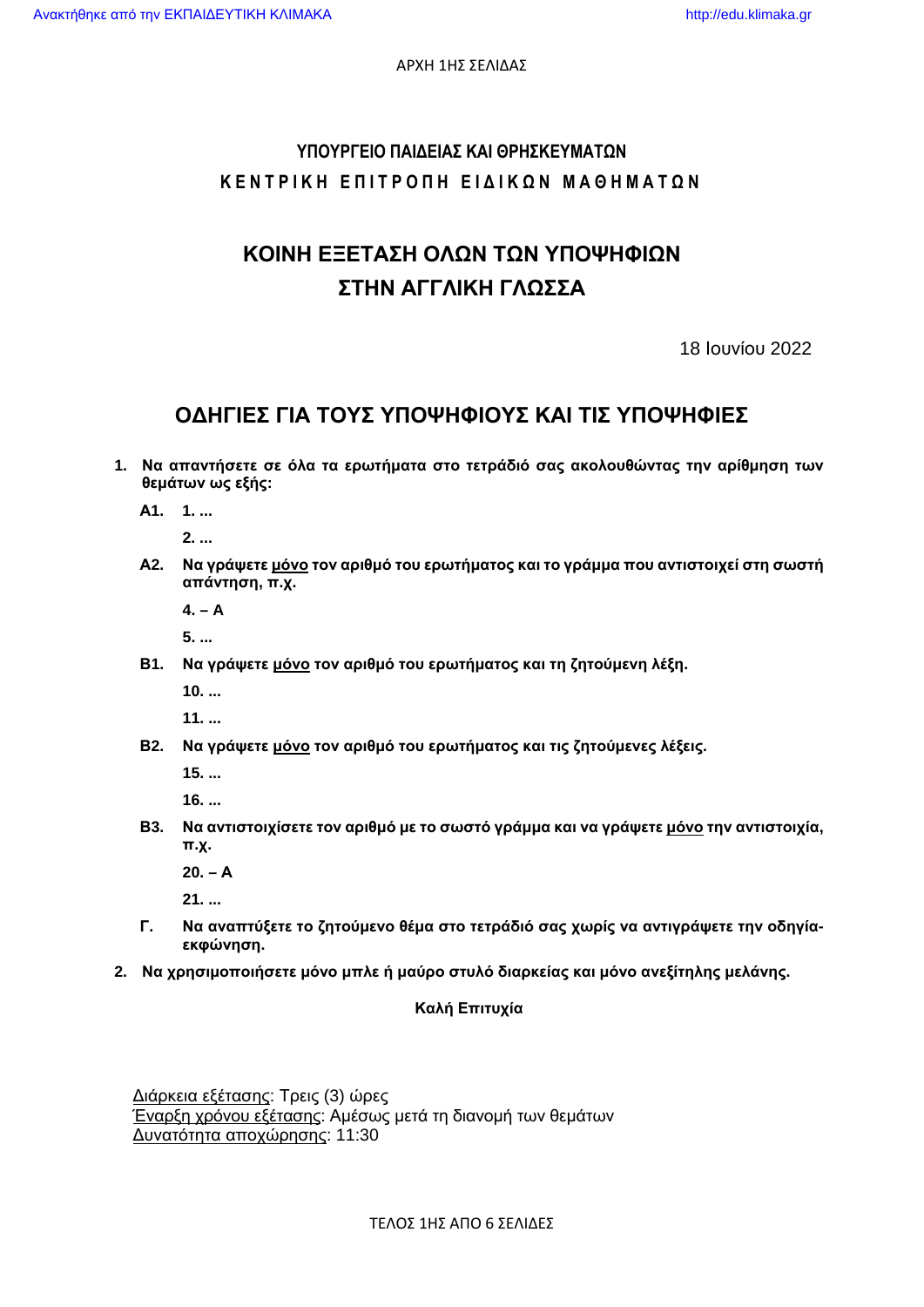#### **Α. Read the text below and respond to tasks A1 and A2**.

Writing a diary is a great way to honestly express your thoughts and feelings –and, if memory fails, it's a wonderful window to the past! Maybe the practice of keeping a diary strikes some people as strange or old-fashioned. It often feels trivial to record things as they happen, but later they may prove useful, instructive or even amusing.

Keeping a diary maintains the illusion of doing worthy things in a careful and thorough way every day –that you're not just spending your days without a real purpose. Which brings us to the next question: who are you writing for? Ultimately, it's yourself. Diary writing is the most private form of literary creation because you are both the author and (for the present at least) the sole reader.

There are great advantages to this. The first is the benefit to your mental health. The diary is a safetyvalve in the age of social media. There is no fear of being trolled or cancelled when you only write for yourself and you won't have to live out your regret in public.

The second advantage has more to do with existential curiosity: the long perspective of diary-writing furnishes a picture not just of what you did but of who you were. To read past diary notes helps you chart the progression of the self as it changes through time. Throughout the years we evolve, we get rid of our old selves and acquire new ones. Memory will play us false about our past, will blur the small changes or miscarry the meaning; a diary, while not always correct, can at least claim: "I was there at the time".

A third important advantage of the diary is its function as a work reminder. History does the broad sweep of years and decades. Biography does the intricate detail of character and incident. Diaries do both of these jobs and can prove a valuable tool when you need to determine things about past circumstances and events.

So, a diary gives you peace of mind and a place to order your thoughts or as a writer once said "Diary writing gives us insights into who we are, who we were, and who we can become".

> Adapted from https://www.theguardian.com (2021)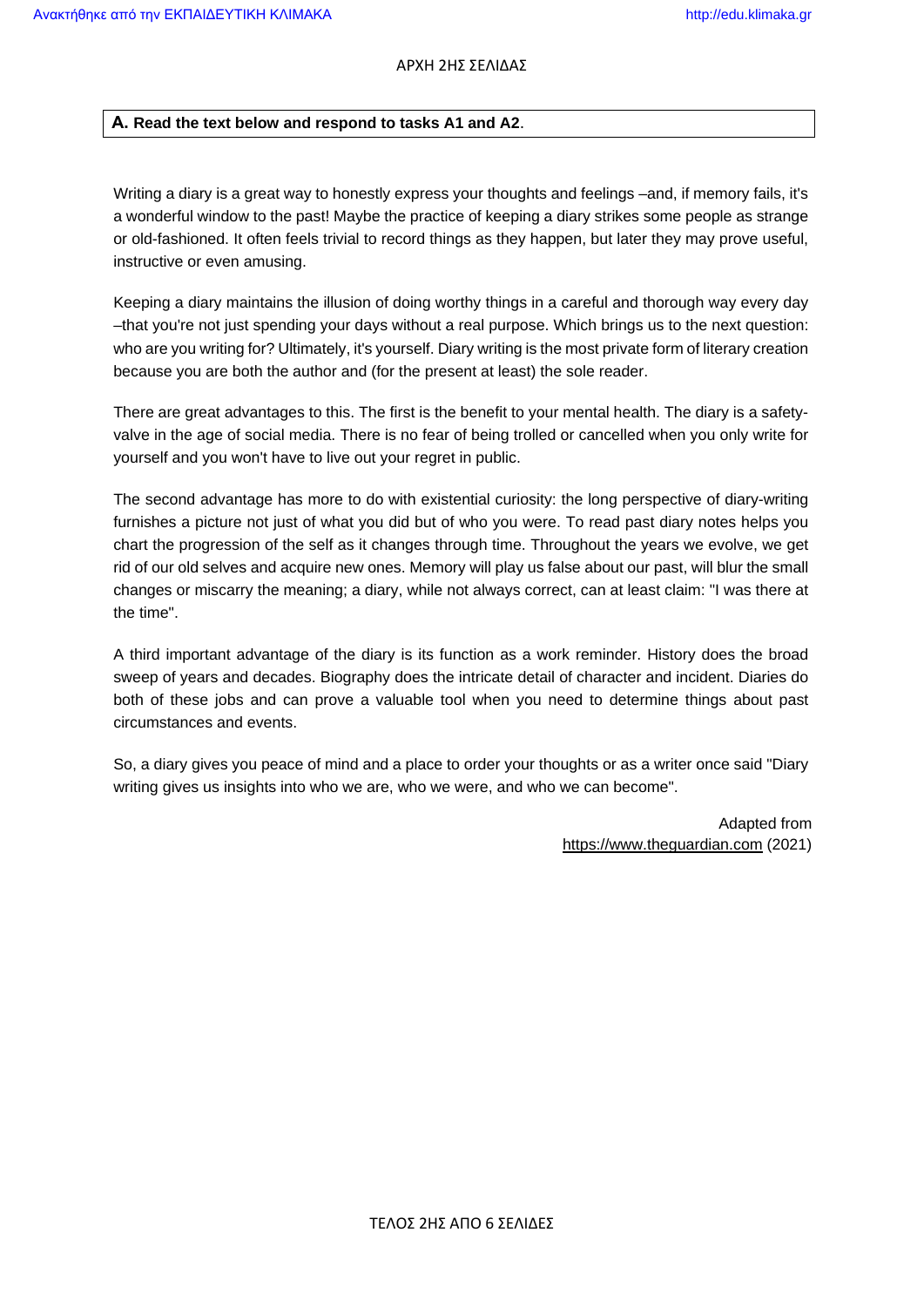ΑΡΧΗ 3ΗΣ ΣΕΛΙΔΑΣ

| Α. ΚΑΤΑΝΟΗΣΗ ΓΡΑΠΤΟΥ ΛΟΓΟΥ<br>$(30$ points) |                                                                                                                                                                                              |                                                           |                                                         |  |  |  |  |  |  |
|---------------------------------------------|----------------------------------------------------------------------------------------------------------------------------------------------------------------------------------------------|-----------------------------------------------------------|---------------------------------------------------------|--|--|--|--|--|--|
|                                             | A1. Answer questions 1-3, based on information from the text (max. 30 words each).                                                                                                           |                                                           |                                                         |  |  |  |  |  |  |
|                                             |                                                                                                                                                                                              |                                                           | $(3 \times 4 \text{ points} = 12 \text{ points})$       |  |  |  |  |  |  |
| 1.<br>2.<br>3.                              | What would be a suitable title for this text?<br>What is the purpose of the text?<br>According to the text, how can diary writing offer people a window to the past? Justify your<br>answer. |                                                           |                                                         |  |  |  |  |  |  |
|                                             | A2. Choose the correct answer (A, B or C) for items 4-9, based on information from the text.                                                                                                 |                                                           |                                                         |  |  |  |  |  |  |
|                                             |                                                                                                                                                                                              |                                                           | $(6 \times 3 \text{ points} = 18 \text{ points})$       |  |  |  |  |  |  |
|                                             | 4. Who would be most interested in reading this text?<br>A. Book publishers.                                                                                                                 | <b>B.</b> Professional writers.                           | C. The general public.                                  |  |  |  |  |  |  |
| 5.                                          | Some people might find diary writing                                                                                                                                                         |                                                           |                                                         |  |  |  |  |  |  |
|                                             | A. a meaningless habit.                                                                                                                                                                      | <b>B.</b> a good habit.                                   | C. an annoying habit.                                   |  |  |  |  |  |  |
| 6.                                          | Keeping a diary helps people                                                                                                                                                                 |                                                           |                                                         |  |  |  |  |  |  |
|                                             | A. communicate with others.                                                                                                                                                                  | <b>B.</b> express their emotions.                         | C. get organized at work.                               |  |  |  |  |  |  |
| 7.                                          | Writing a diary is beneficial to people's mental health because they                                                                                                                         |                                                           |                                                         |  |  |  |  |  |  |
|                                             | A. can improve their public<br>speaking skills.                                                                                                                                              | <b>B.</b> don't have their ideas<br>criticized by others. | C. can ask social media users<br>to send them comments. |  |  |  |  |  |  |
| 8.                                          | Diary notes can help people learn more things about                                                                                                                                          |                                                           |                                                         |  |  |  |  |  |  |
|                                             | A. themselves.                                                                                                                                                                               | <b>B.</b> the others.                                     | C. their purpose in life.                               |  |  |  |  |  |  |
| 9.                                          | In this text, the writer's attitude towards diary writing is                                                                                                                                 |                                                           |                                                         |  |  |  |  |  |  |
|                                             | A. favourable.                                                                                                                                                                               | <b>B.</b> negative.                                       | C. doubtful.                                            |  |  |  |  |  |  |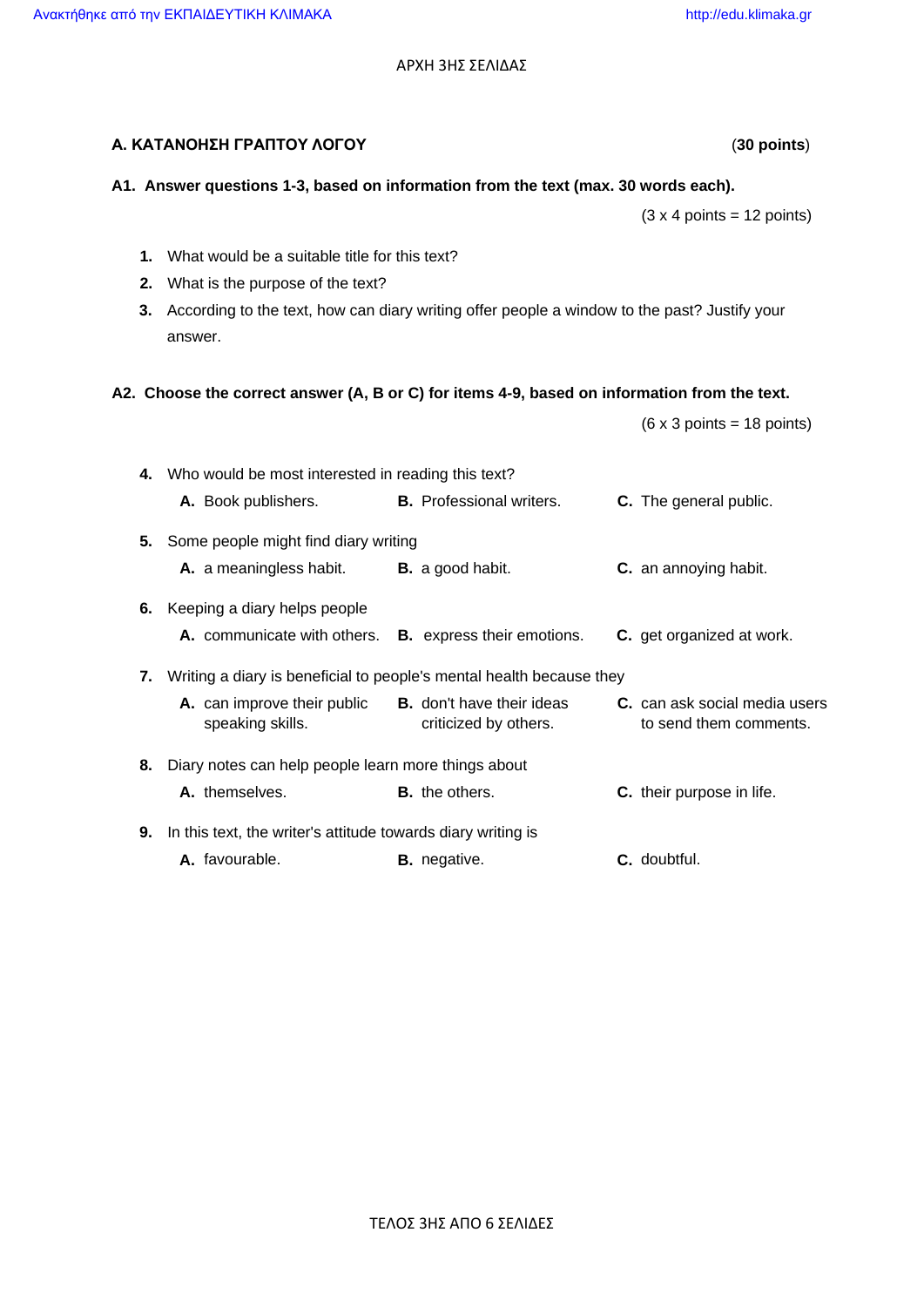#### ΑΡΧΗ 4ΗΣ ΣΕΛΙΔΑΣ

#### **Β. ΓΛΩΣΣΙΚΗ ΕΠΙΓΝΩΣΗ (30 points)**

#### **B1. Use the correct form of the following words (A-H) to complete the gaps (10-14) in the following text, as in the example. There are TWO words you do not need.**

 $(5 \times 2 \text{ points} = 10 \text{ points})$ 

| A. | attend | D. | biology  | v.      | predict | υ. | intelligent (example) |
|----|--------|----|----------|---------|---------|----|-----------------------|
| Ε. | judge  |    | possible | ⌒<br>G. | believe | п. | able                  |

The example is in **bold** and *italics*.

#### **Will robots ever think like humans?**

| reasoning. Computer models based on the human neural networks in our brains are trained on vast            |  |  |  |  |  |
|------------------------------------------------------------------------------------------------------------|--|--|--|--|--|
| amounts of data using huge clusters of processors, whereas (11) ___________ creatures like us are          |  |  |  |  |  |
| not trained on a static pool of data. We require years of experience before we can understand our world.   |  |  |  |  |  |
| Research has shown that, if we're trying to focus on an object, our brains are not fully developed to pay  |  |  |  |  |  |
| (12) _______________ and filter out any visual distractions until the age of 17. We are prebuilt to learn, |  |  |  |  |  |
| while robots use highly simplified ideas of learning, mostly doing little more than data                   |  |  |  |  |  |
| (13) ______________ based on guessing algorithms. Robots do not still have the (14) ____________ to        |  |  |  |  |  |
| handle changing scenarios in the way humans can because they do not understand cause and effect.           |  |  |  |  |  |

#### **B2. Fill in the gaps with TWO words in the statements of column B, so that they are similar in meaning to the statements (15-19) of column A, as in the example.**

 $(5 \times 2 \text{ points} = 10 \text{ points})$ 

| <b>Example:</b> A charity concert was held last month<br>to help children in need. |                                                                                                                   | A charity concert <b>took place</b> last month to help<br>children in need.                                       |  |  |
|------------------------------------------------------------------------------------|-------------------------------------------------------------------------------------------------------------------|-------------------------------------------------------------------------------------------------------------------|--|--|
|                                                                                    | <b>COLUMN A</b>                                                                                                   | <b>COLUMN B</b>                                                                                                   |  |  |
| 15.                                                                                | The police are investigating the matter of the<br>stolen painting from the National Gallery in<br>central London. | The police are ______ ______ the matter of the<br>stolen painting from the National Gallery in<br>central London. |  |  |
| 16.                                                                                | I am against keeping animals in zoos; I think<br>it's cruel.                                                      | I don't ______ _____ keeping animals in zoos;<br>I think it's cruel.                                              |  |  |
| 17.                                                                                | You must not talk during the exam.                                                                                | You are not ______ ______ talk during the exam.                                                                   |  |  |
| 18.                                                                                | Kelly admitted that she was not in the mood<br>to go out that night.                                              | going out that night.                                                                                             |  |  |
| 19.                                                                                | Many marathon runners did not manage to<br>finish the race.                                                       | Many marathon runners did not ______ ___<br>finishing the race.                                                   |  |  |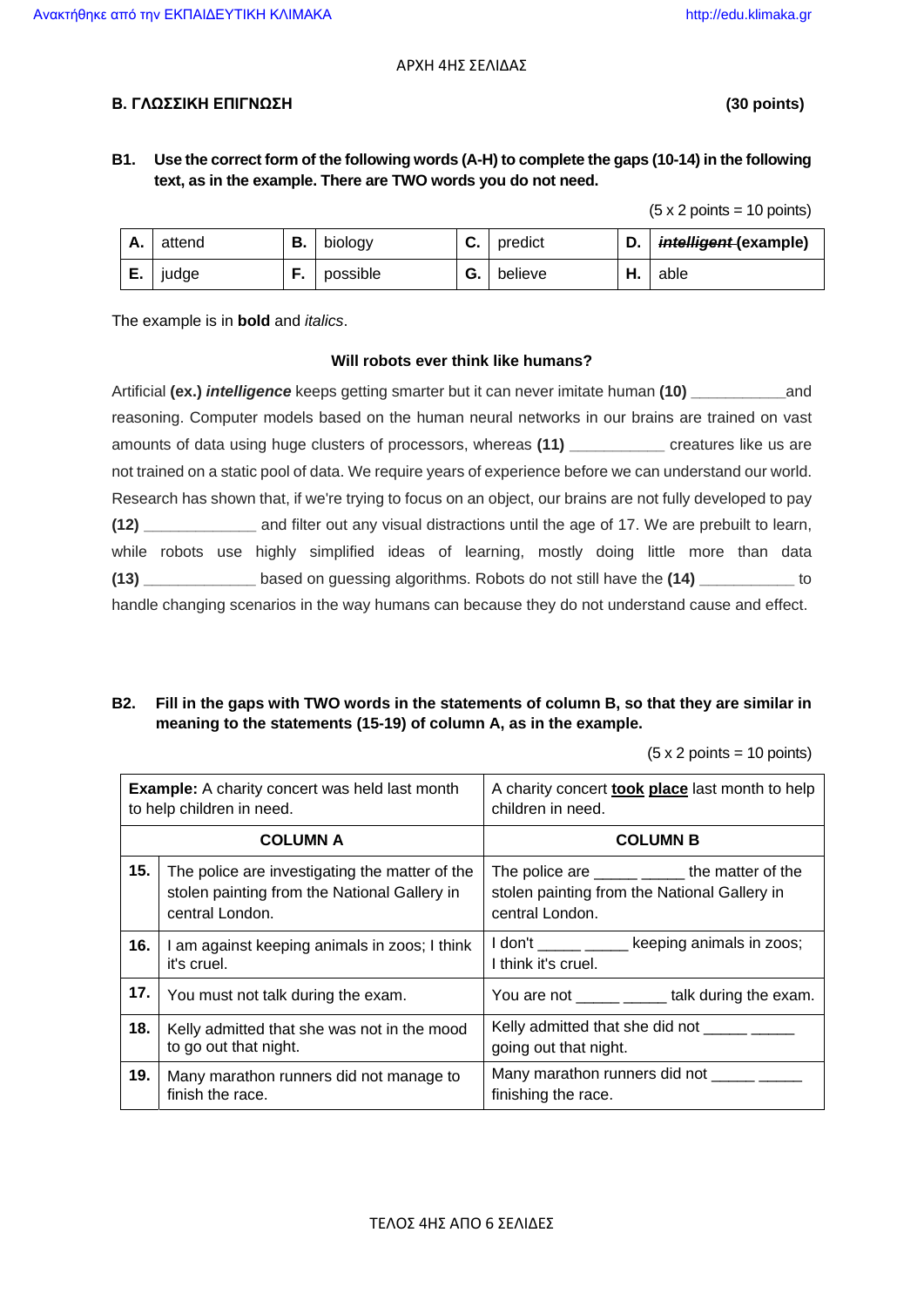#### ΑΡΧΗ 5ΗΣ ΣΕΛΙΔΑΣ

### **B3. Choose the best option A-F (Column B-headings) for items 20-24 (Column A-paragraphs). There is ONE option you do not need.**

(5 x 2 points = 10 points)

#### **Vienna's unpredictable Vegetable Orchestra**

|     | <b>COLUMN A</b>                                                                                                                                                                                                                                                                                                                                                                                                                                                | <b>COLUMN B</b> |                                         |  |
|-----|----------------------------------------------------------------------------------------------------------------------------------------------------------------------------------------------------------------------------------------------------------------------------------------------------------------------------------------------------------------------------------------------------------------------------------------------------------------|-----------------|-----------------------------------------|--|
| 20. | It is three hours before showtime and members of an<br>orchestra are seated onstage in the garden of an old<br>monastery outside Cologne, Germany. On cue, the smartly<br>dressed musicians slowly raise their instruments, purse their<br>lips and begin playing. Just then, a sound technician abruptly<br>cuts them off. The carrot flutes were too strong and he<br>couldn't hear the pumpkin drum.                                                        | Α.              | <b>WHAT A VARIETY!</b>                  |  |
| 21. | This is Vienna's Vegetable Orchestra: a 10-piece ensemble<br>that plays music with instruments made entirely from fresh<br>produce. Over the past 21 years, the group has played<br>nearly 300 shows at packed venues around the globe. The<br>group has also been listed in the Guinness World Records<br>for 'Most concerts by a vegetable orchestra' and has inspired<br>a few other biodegradable ensembles to sprout up around<br>the world.              | В.              | <b>ALWAYS FRESH</b>                     |  |
| 22. | The orchestra has invented more than 150 instruments over<br>the years -and for many members, that's half the fun. Some<br>are ready-made items from the market: crunching dried<br>onion skin in your fist sounds like a rainstorm while thumping<br>a pumpkin with your palm resembles a bass drum.<br>Courgettes and peppers make good wind and brass<br>instruments. The most complex are transformer-like hybrids<br>that combine two or more vegetables. | C.              | THE FINAL REHEARSAL                     |  |
| 23. | Unlike traditional instruments, which can last for hundreds of<br>years, vegetable instruments quickly go bad, so the<br>orchestra has to create new ones each time it plays. The<br>morning of every show, the group goes to the local market<br>with a detailed shopping list. Whatever is not used, it gets<br>boiled down into a soup that is served to the audience after<br>the show.                                                                    | D.              | <b>WORLD RECOGNITION</b>                |  |
| 24. | "One of the most fascinating things about touring is learning<br>how food differs around the world and coming up with<br>completely new instruments", said Jiirgen Berlakovich. In<br>South-East Asia, the group discovered an elastic garlic<br>grass that made a great bass string. In the US, they found<br>markets that sell giant leaves, which can be used like a<br>maraca.                                                                             |                 | THE WAY FORWARD                         |  |
|     |                                                                                                                                                                                                                                                                                                                                                                                                                                                                | F.              | SONIC POTENTIAL IN<br><b>VEGETABLES</b> |  |